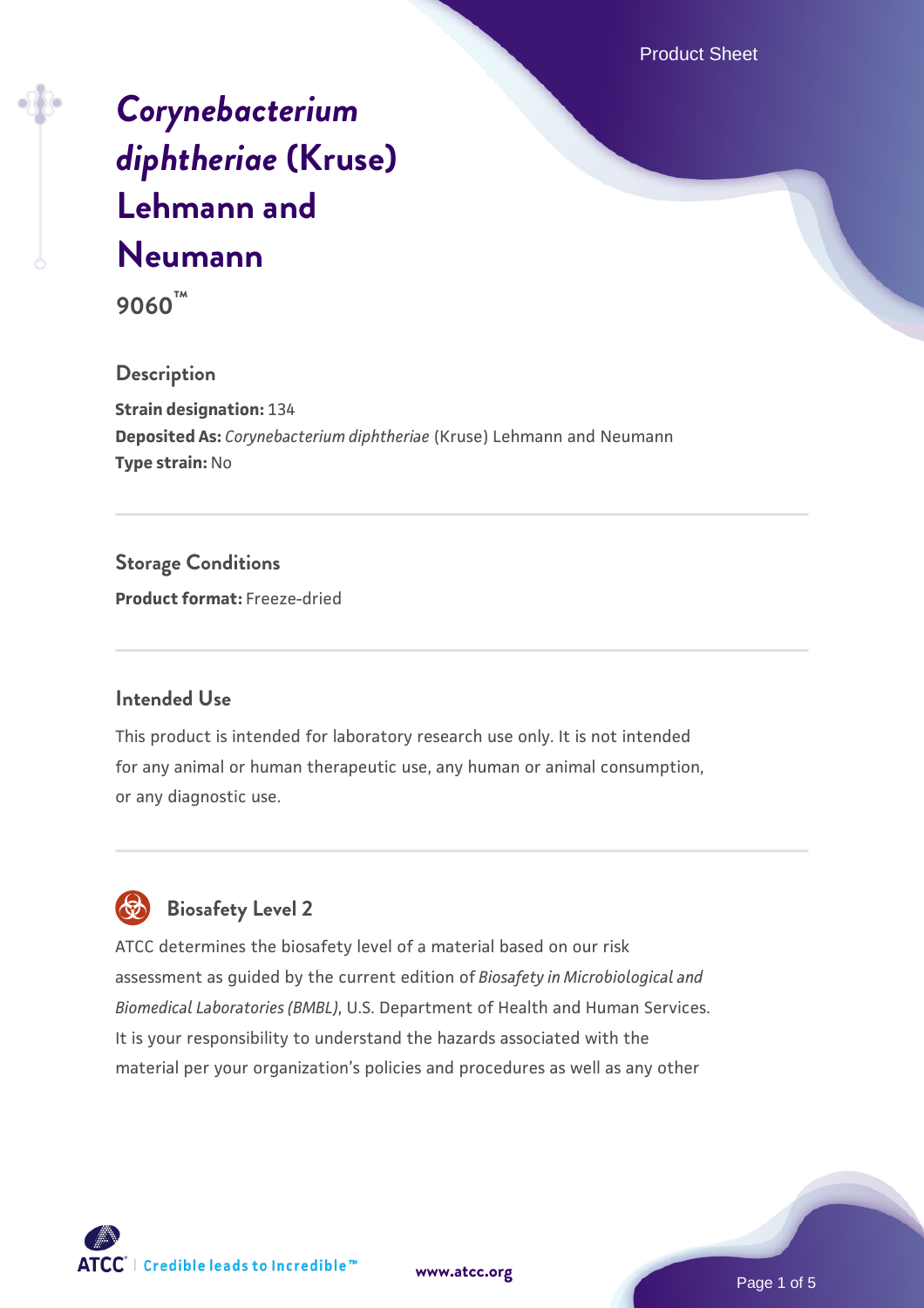**9060**

applicable regulations as enforced by your local or national agencies.

ATCC highly recommends that appropriate personal protective equipment is always used when handling vials. For cultures that require storage in liquid nitrogen, it is important to note that some vials may leak when submersed in liquid nitrogen and will slowly fill with liquid nitrogen. Upon thawing, the conversion of the liquid nitrogen back to its gas phase may result in the vial exploding or blowing off its cap with dangerous force creating flying debris. Unless necessary, ATCC recommends that these cultures be stored in the vapor phase of liquid nitrogen rather than submersed in liquid nitrogen.

### **Certificate of Analysis**

For batch-specific test results, refer to the applicable certificate of analysis that can be found at www.atcc.org.

### **Growth Conditions**

**Medium:**  [ATCC Medium 260: Trypticase soy agar/broth with defibrinated sheep blood](https://www.atcc.org/-/media/product-assets/documents/microbial-media-formulations/2/6/0/atcc-medium-0260.pdf?rev=5d6614780b1c4acf817a324e2507f087) **Temperature:** 37°C

### **Material Citation**

If use of this material results in a scientific publication, please cite the material in the following manner: *Corynebacterium diphtheriae* (Kruse) Lehmann and Neumann (ATCC 9060)



**[www.atcc.org](http://www.atcc.org)**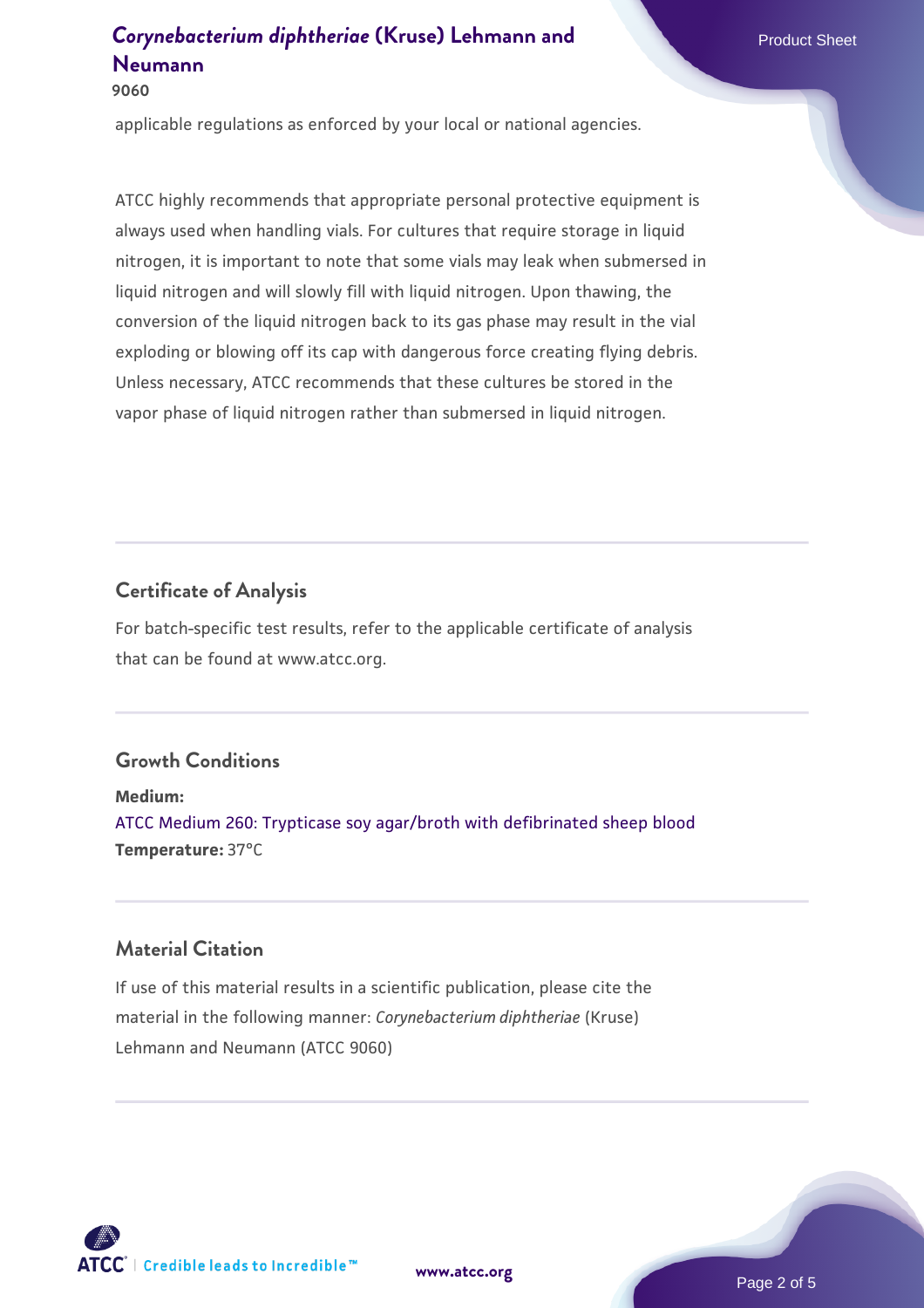**9060**

#### **References**

References and other information relating to this material are available at www.atcc.org.

### **Warranty**

The product is provided 'AS IS' and the viability of ATCC® products is warranted for 30 days from the date of shipment, provided that the customer has stored and handled the product according to the information included on the product information sheet, website, and Certificate of Analysis. For living cultures, ATCC lists the media formulation and reagents that have been found to be effective for the product. While other unspecified media and reagents may also produce satisfactory results, a change in the ATCC and/or depositor-recommended protocols may affect the recovery, growth, and/or function of the product. If an alternative medium formulation or reagent is used, the ATCC warranty for viability is no longer valid. Except as expressly set forth herein, no other warranties of any kind are provided, express or implied, including, but not limited to, any implied warranties of merchantability, fitness for a particular purpose, manufacture according to cGMP standards, typicality, safety, accuracy, and/or noninfringement.

#### **Disclaimers**

This product is intended for laboratory research use only. It is not intended for any animal or human therapeutic use, any human or animal consumption, or any diagnostic use. Any proposed commercial use is prohibited without a license from ATCC.

While ATCC uses reasonable efforts to include accurate and up-to-date information on this product sheet, ATCC makes no warranties or representations as to its accuracy. Citations from scientific literature and

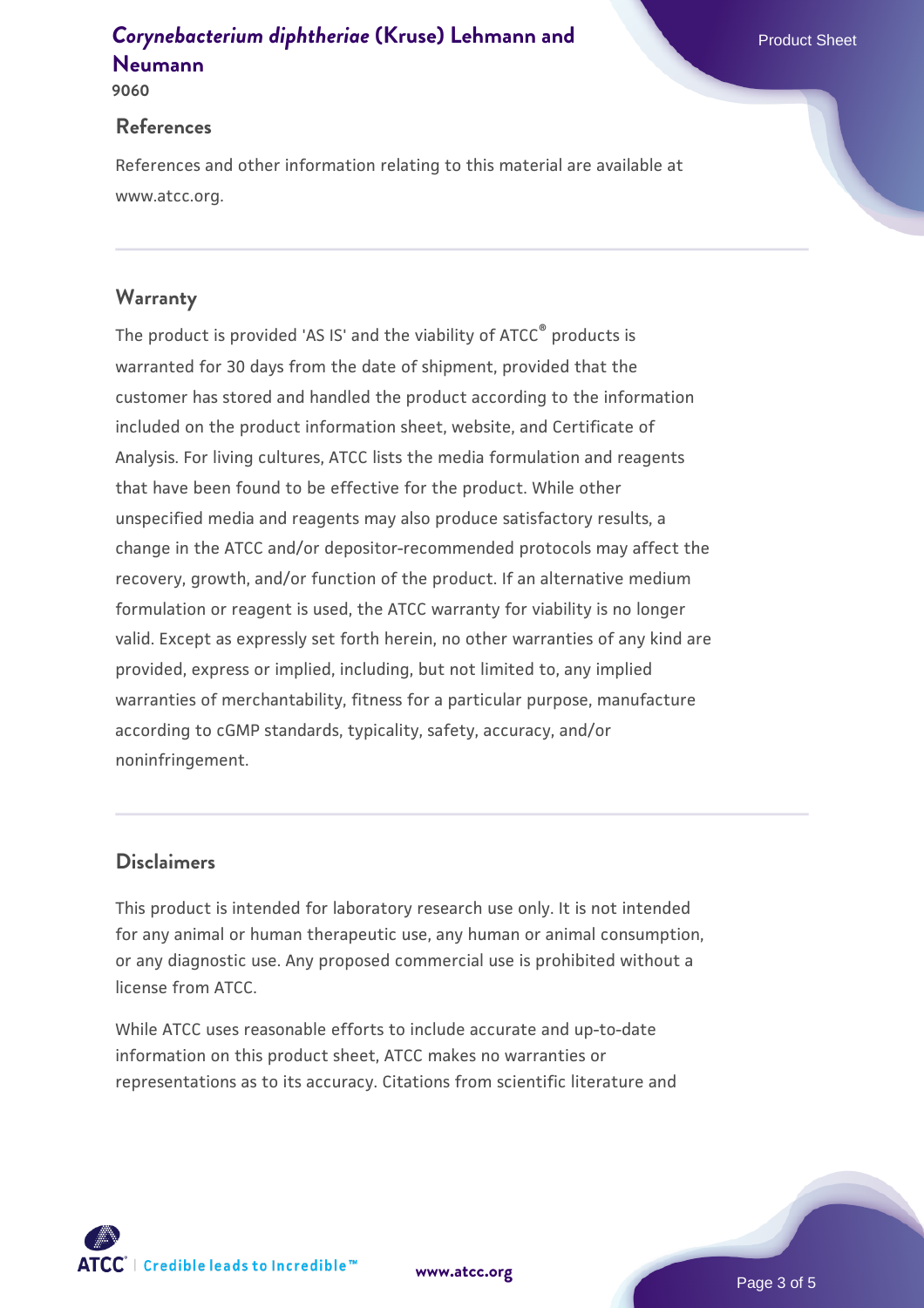**9060**

patents are provided for informational purposes only. ATCC does not warrant that such information has been confirmed to be accurate or complete and the customer bears the sole responsibility of confirming the accuracy and completeness of any such information.

This product is sent on the condition that the customer is responsible for and assumes all risk and responsibility in connection with the receipt, handling, storage, disposal, and use of the ATCC product including without limitation taking all appropriate safety and handling precautions to minimize health or environmental risk. As a condition of receiving the material, the customer agrees that any activity undertaken with the ATCC product and any progeny or modifications will be conducted in compliance with all applicable laws, regulations, and guidelines. This product is provided 'AS IS' with no representations or warranties whatsoever except as expressly set forth herein and in no event shall ATCC, its parents, subsidiaries, directors, officers, agents, employees, assigns, successors, and affiliates be liable for indirect, special, incidental, or consequential damages of any kind in connection with or arising out of the customer's use of the product. While reasonable effort is made to ensure authenticity and reliability of materials on deposit, ATCC is not liable for damages arising from the misidentification or misrepresentation of such materials.

Please see the material transfer agreement (MTA) for further details regarding the use of this product. The MTA is available at www.atcc.org.

### **Copyright and Trademark Information**

© ATCC 2021. All rights reserved. ATCC is a registered trademark of the American Type Culture Collection.

#### **Revision**

This information on this document was last updated on 2022-03-24



**[www.atcc.org](http://www.atcc.org)**

Page 4 of 5